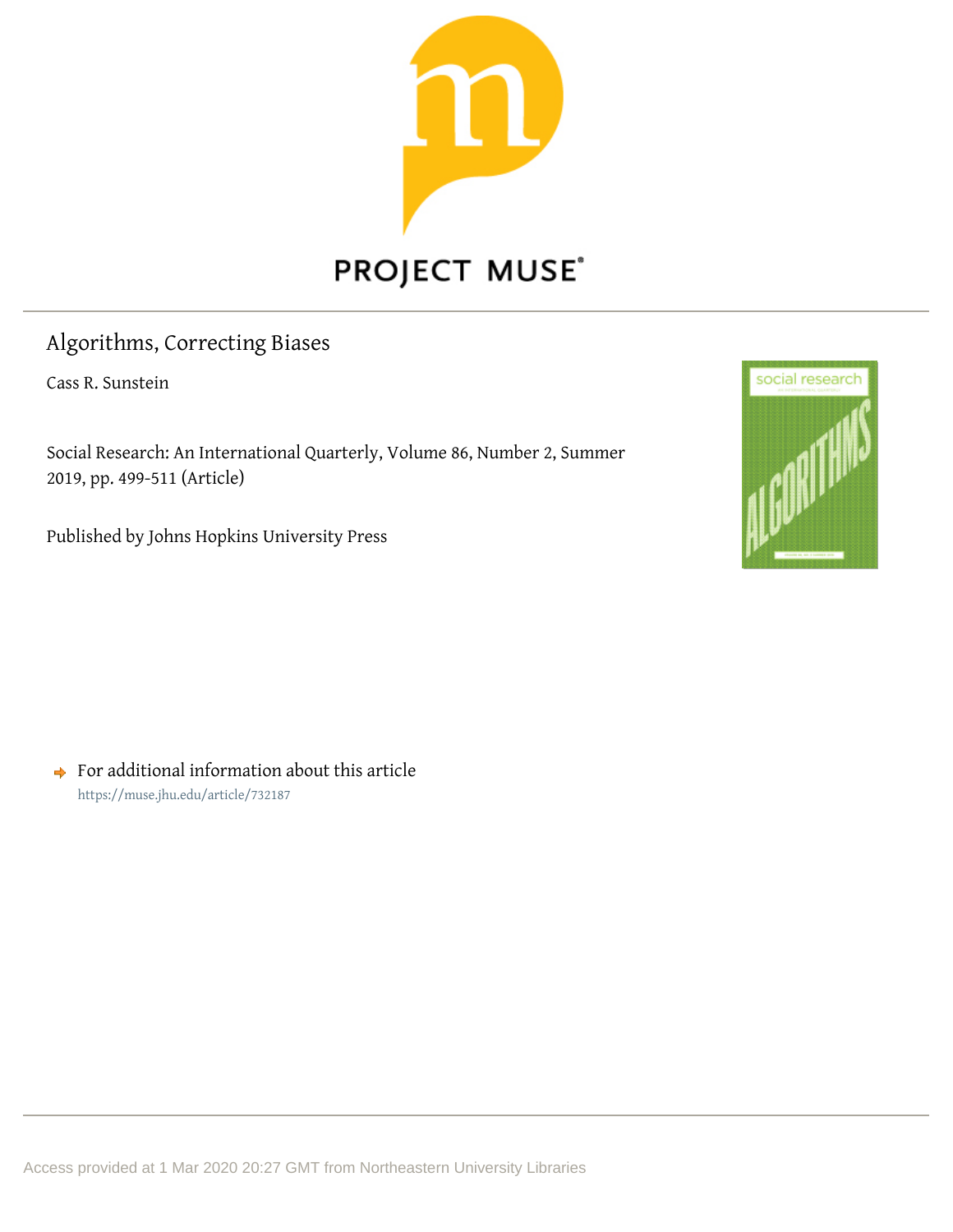# Cass R. Sunstein **Algorithms, Correcting Biases**

#### **ALGORITHMS, BAIL, AND JAIL**

Are algorithms biased? If so, in what respect? These are large questions, and there are no simple answers. My goal here is to offer one perspective on them, principally by reference to some of the most important current research on the use of algorithms for purposes of public policy and law. I offer two claims. The first, and the simpler, is that algorithms can overcome the harmful effects of cognitive biases, which can have a strong hold on people whose job it is to avoid them and whose training and experience might be expected to allow them to do so. Many social questions present prediction problems, where cognitive biases can lead people astray; algorithms can serve as a corrective (see Kleinberg et al. 2015, 105).

In a way, this should be an unsurprising claim. Some of the oldest and most influential work in behavioral science shows that statistical prediction often outperforms clinical prediction; one reason involves cognitive biases on the part of clinicians (Meehl [1953] 2013). Algorithms can be seen as a modern form of statistical prediction, and if they avoid biases, no one should be amazed. What I hope to add here is a concrete demonstration of this point in an important context, with some general remarks designed to address the concern that algorithms are biased.

The second claim, and the more complex one, is that algorithms can be designed so as to avoid racial (or other) discrimination in its unlawful forms—and also raise hard questions about how to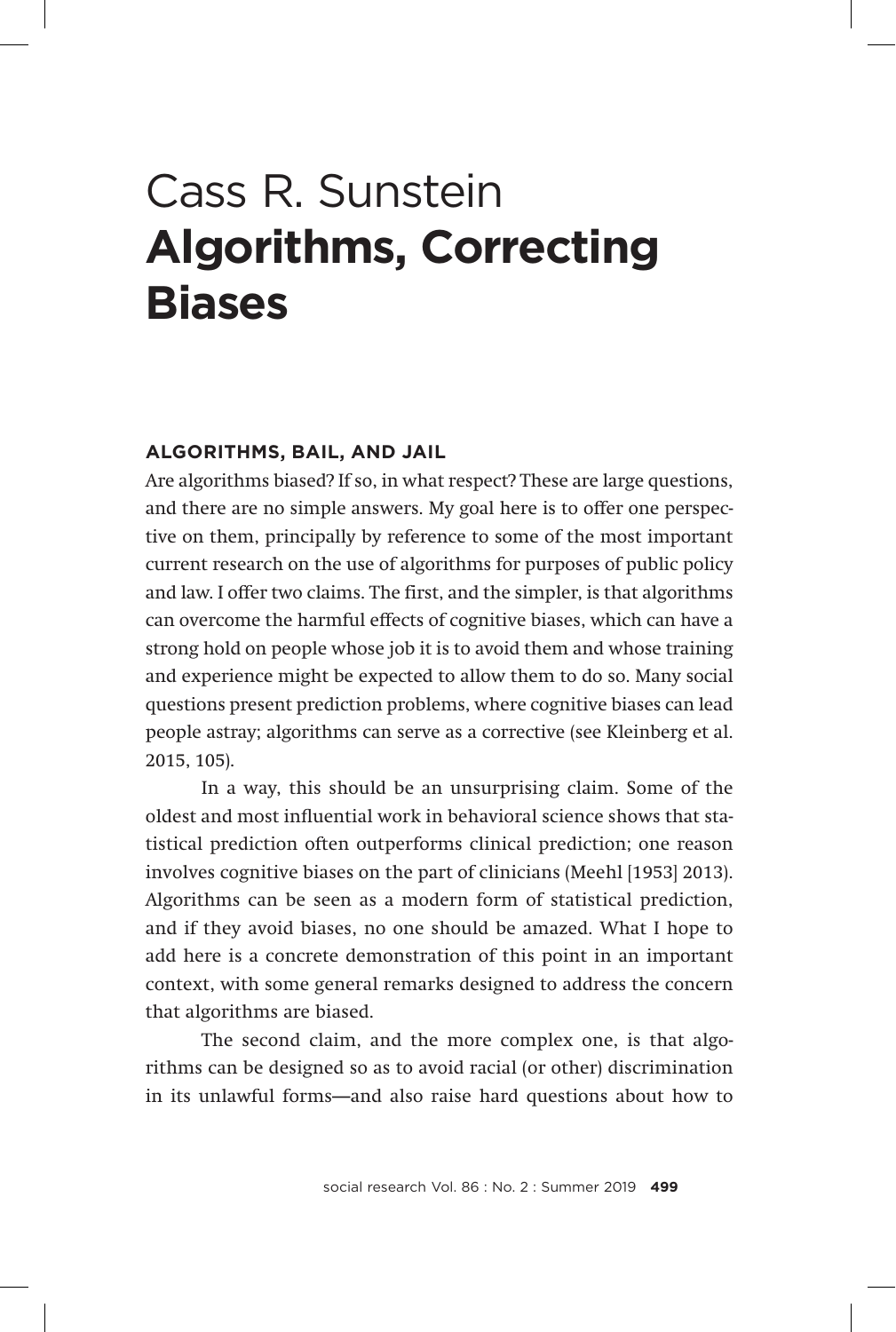balance competing social values (Kleinberg et al. 2019). When people complain about algorithmic bias, they are often concerned about discrimination on the basis of race and sex. The word "discrimination" can be understood in many different ways. It should be simple to ensure that algorithms do not discriminate in the way that American law most squarely addresses. It is less simple to deal with forms of inequality that concern many people, including an absence of "racial balance." As we shall see, algorithms allow new transparency about some difficult tradeoffs (Kleinberg et al. 2018; Kleinberg et al. 2019).

The principal research on which I focus comes from Jon Kleinberg, Himabinku Lakkaraju, Jure Leskovec, Jens Lutwig, and Sendhil Mullainathan, who explore judges' decisions about whether to release criminal defendants pending trial (Kleinberg et al. 2018, 237). Their goal is to compare the performance of an algorithm with that of actual human judges, with particular emphasis on the solution to prediction problems. It should be obvious that the decision about whether to release defendants has large consequences. If defendants are incarcerated, the long-term consequences could be very severe. Their lives could be ruined, or nearly so. But if defendants are released, they might flee the jurisdiction or commit crimes. People might be assaulted, raped, or killed.

In some states, the decision whether to allow pretrial release turns on a single factor: flight risk. To make their decision, judges have to solve a prediction problem: *What is the likelihood that a defendant will flee the jurisdiction*? In other states, the likelihood of crime also matters, and it too presents a prediction problem: *What is the likelihood that a defendant will commit a crime*? (As it turns out, flight risk and crime are closely correlated, so that if one accurately predicts the first, one would accurately predict the second as well.) Kleinberg and his colleagues built an algorithm that uses, as inputs, the same data available to judges at the time of a bail hearing, such as prior criminal history and current offense. Their central finding is that *along every dimension that matters, the algorithm does much better than real-world judges*. Among other things: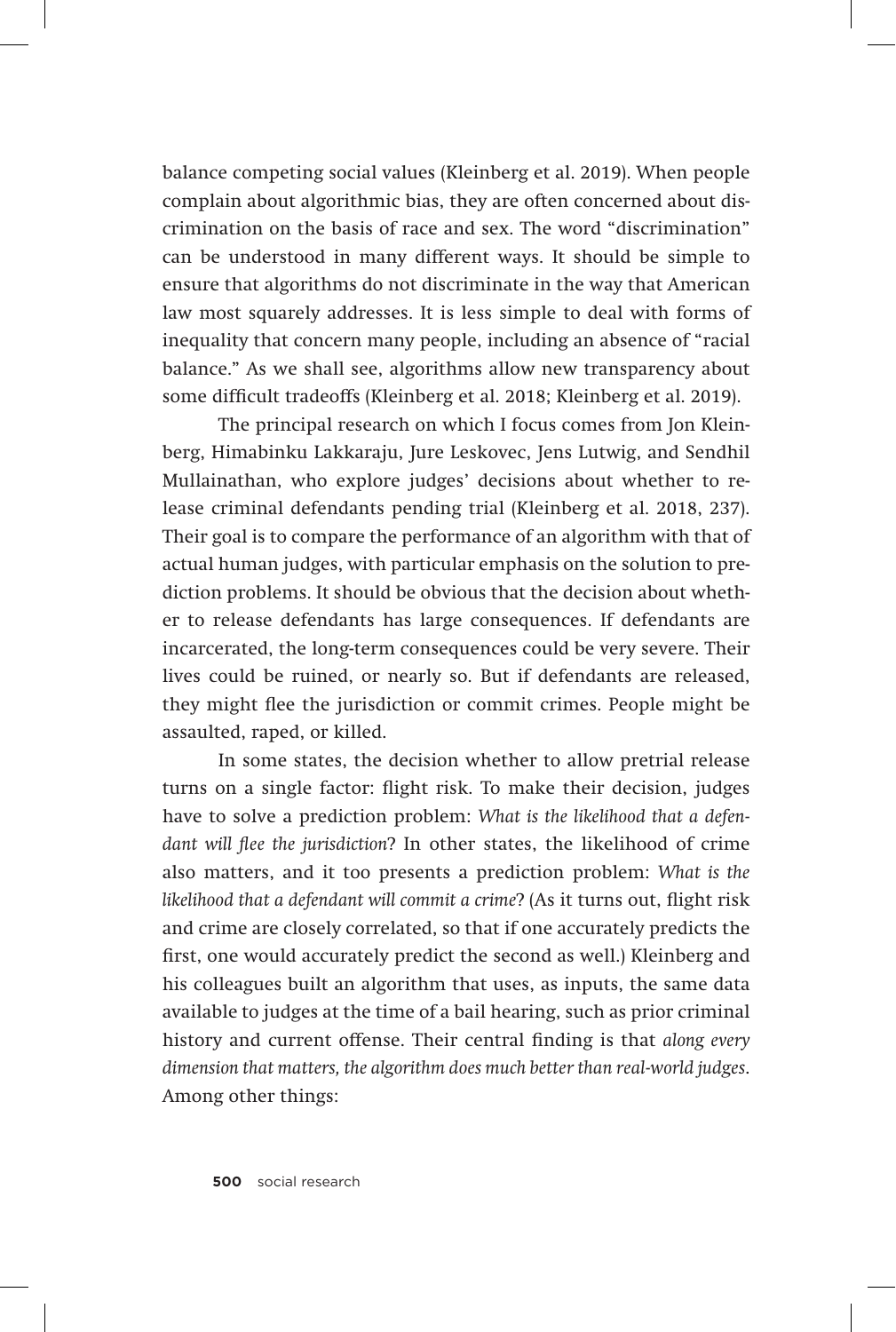- 1. Use of the algorithm could maintain the same detention rate now produced by human judges and reduce crime by up to 24.7 percent. Alternatively, use of the algorithm could maintain the current level of crime reduction and reduce jail rates by as much as 41.9 percent. That means that if the algorithm were used instead of judges, thousands of crimes could be prevented without jailing even one additional person. Alternatively, thousands of people could be released, pending trial, without adding to the crime rate. It should be clear that use of the algorithm would allow any number of political choices about how to balance decreases in the crime rate against decreases in the detention rate.
- 2. A major mistake made by human judges is that they release many people identified by the algorithm as especially high-risk (meaning likely to flee or to commit crimes). More specifically, judges release 48.5 percent of the defendants judged by the algorithm to fall in the riskiest 1 percent. Those defendants fail to reappear in court 56.3 percent of the time. They are rearrested at a rate of 62.7 percent. Judges show leniency to a population that is likely to commit crimes.
- 3. Some judges are especially strict, in the sense that they are especially reluctant to allow bail—but their strictness is not limited to riskiest defendants. If it were, the strictest judges could jail as many people as they now do, but with a 75.8 percent increase in reduction of crime. Alternatively, they could keep the current crime reduction, and jail only 48.2 percent as many people as they now do.

A full account of why the algorithm outperforms judges would require an elaborate treatment. But for my purposes here, a central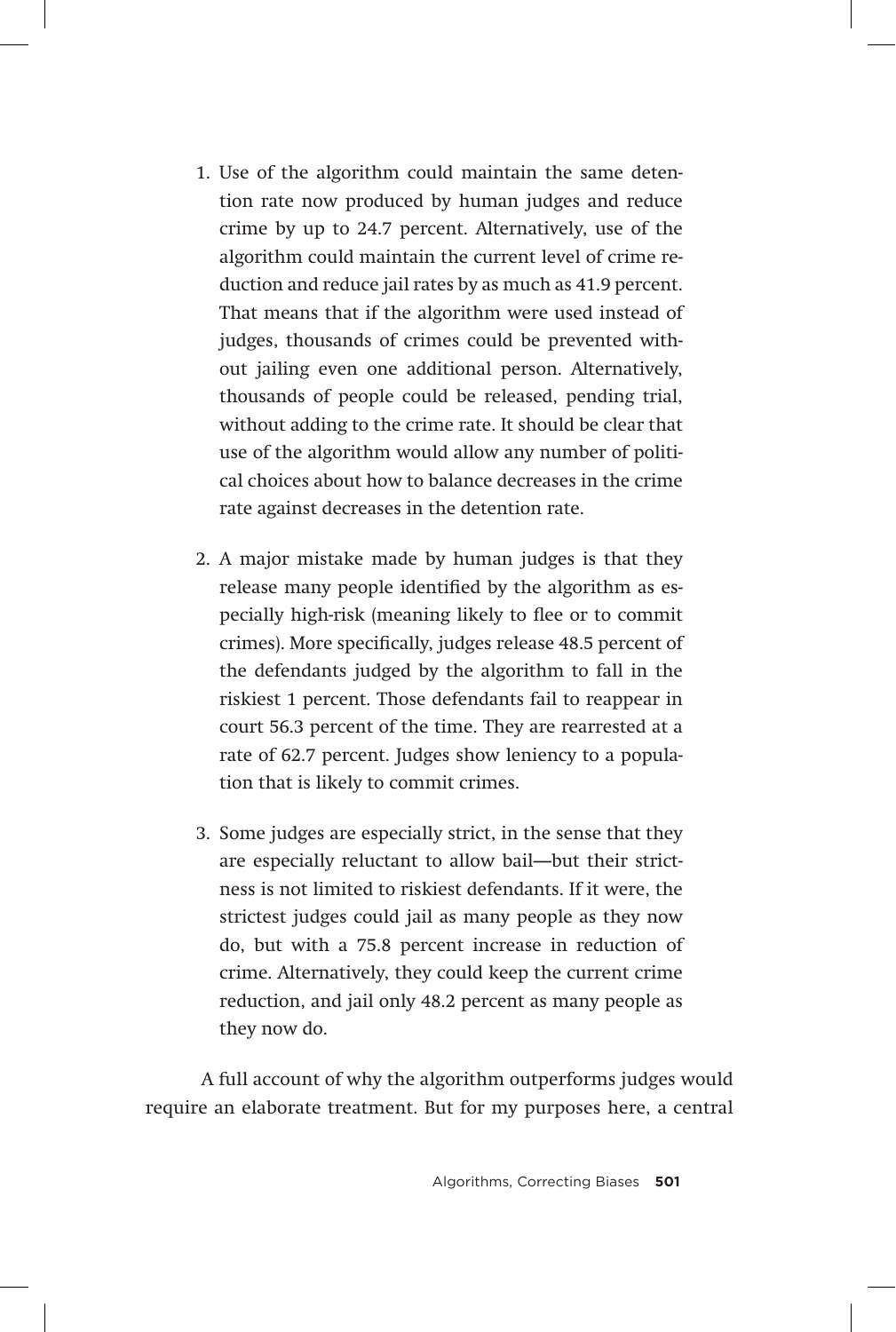part of the explanation is particularly revealing. As point 2 above suggests, judges do poorly with the highest-risk cases. (This point holds for the whole population of judges, not merely for those who are the strictest.) The reason is an identifiable bias (Kleinberg et al. 2018, 284); call it *current offense bias*.

On this count, Kleinberg and his colleagues restrict their analysis to two brief sentences, but those sentences have immense importance (284). As it turns out, judges make two fundamental mistakes. First, they treat high-risk defendants as if they are low-risk *when their current charge is relatively minor* (for example, it may be a misdemeanor). Second, they treat low-risk people as if they are high-risk *when their current charge is especially serious*. The algorithm makes neither mistake. It gives the current charge its appropriate weight. It takes that charge in the context of other relevant features of the defendant's background, neither overweighting nor underweighting it. The fact that judges release a number of high-risk defendants is attributable, in large part, to overweighting the current charge (when it is not especially serious).

### **AVAILABILITY BIAS AND ITS COUSINS**

Current offense bias is of particular interest. It shows that when human beings suffer from a cognitive bias, a well-designed algorithm, attempting to solve a prediction problem, can do much better. It is worth emphasizing that we are dealing not with novices, but with human beings who are both trained and experienced. They are experts. Nonetheless, they suffer from a cognitive bias that produces severe and systematic errors.

The point has more general interest. Current offense bias is best understood as a close cousin of *availability bias*: individual judgments about probability are frequently based on whether relevant examples are easily brought to mind (Tversky and Kahneman 1982, 3). Both biases involve *attribute substitution* (Kahneman and Frederick 2002; Kahneman 2011). Availability bias is a product of the availability heuristic, which people use to solve prediction problems. They sub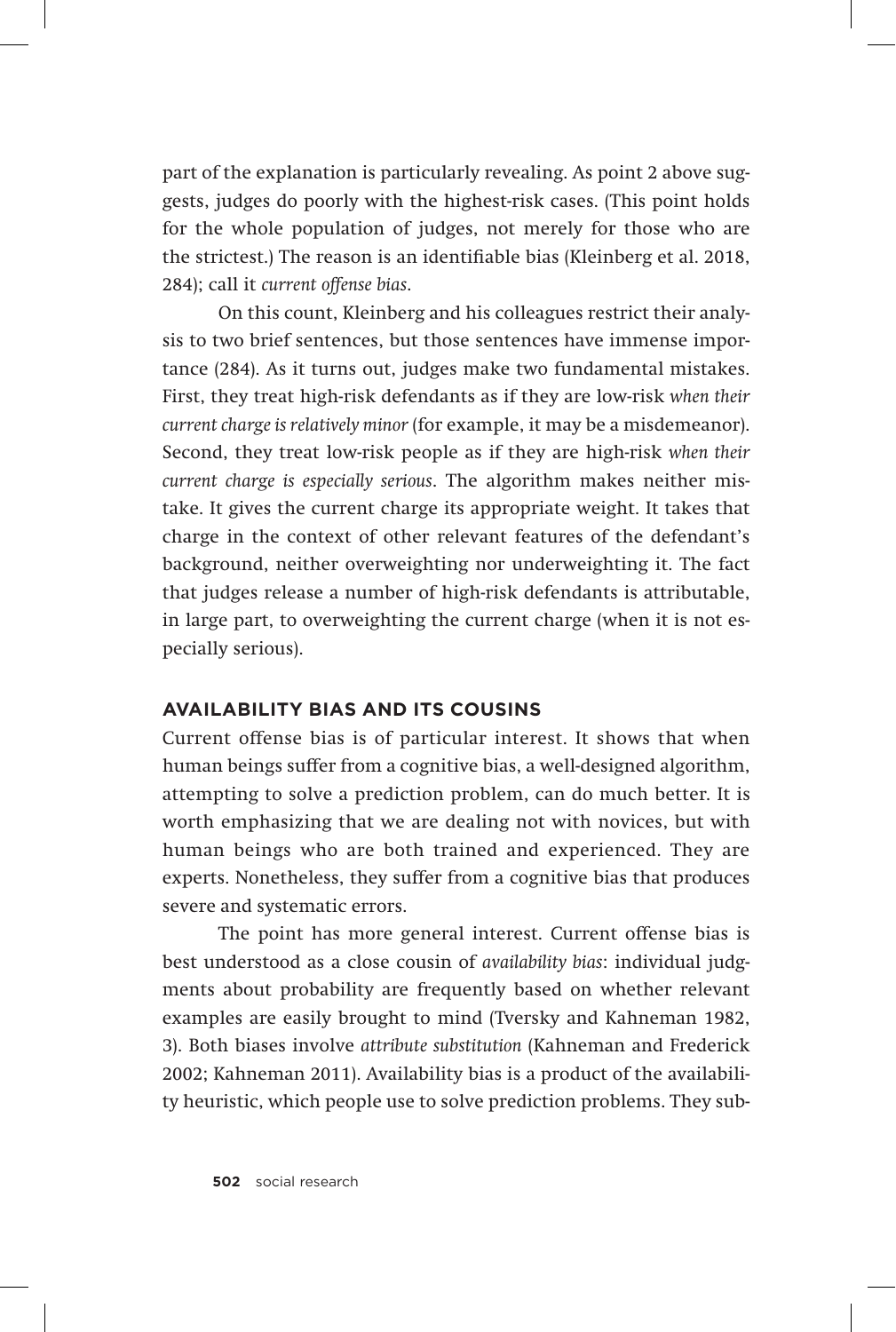stitute a relatively easy question ("does an example come to mind?") for a difficult one ("what is the statistical fact?"). Current offense bias reflects what we might call the *current offense heuristic*, which also involves an easy question.

Because of the availability heuristic, people are likely to think that more words, on a random page, end with the letters "ing" than have "n" as their next to last letter (Tversky and Kahneman 1982, 3)—even though a moment's reflection will show that this could not possibly be the case. Furthermore, "a class whose instances are easily retrieved will appear more numerous than a class of equal frequency whose instances are less retrievable" (11). Consider a simple study showing participants a list of well-known people of both sexes and asking them whether the list contains more names of women or more names of men. For lists in which the men were especially famous, people thought that there were more names of men, whereas for lists in which the women were the more famous, people thought that there were more names of women (11).

This is a point about how *familiarity* can affect the availability of instances and thus produce mistaken solutions to prediction problems. A risk that is familiar, like that associated with smoking, will be seen as more serious than a risk that is less familiar, like that associated with sunbathing. But *salience* is important as well. "For example, the impact of seeing a house burning on the subjective probability of such accidents is probably greater than the impact of reading about a fire in the local paper" (11). *Recency* matters as well. Because recent events tend to be more easily recalled, they have a disproportionate effect on probability judgments. Availability bias thus helps account for "recency bias" (Ashton and Kennedy 2002, 221). Current offense bias can be understood as a sibling to recency bias.

In many domains, public officials and private citizens must solve prediction problems, and availability bias can lead to damaging and costly mistakes. Whether people will buy insurance for natural disasters is greatly affected by recent experiences (Slovic 2000, 40). If floods have not occurred in the immediate past, people who live on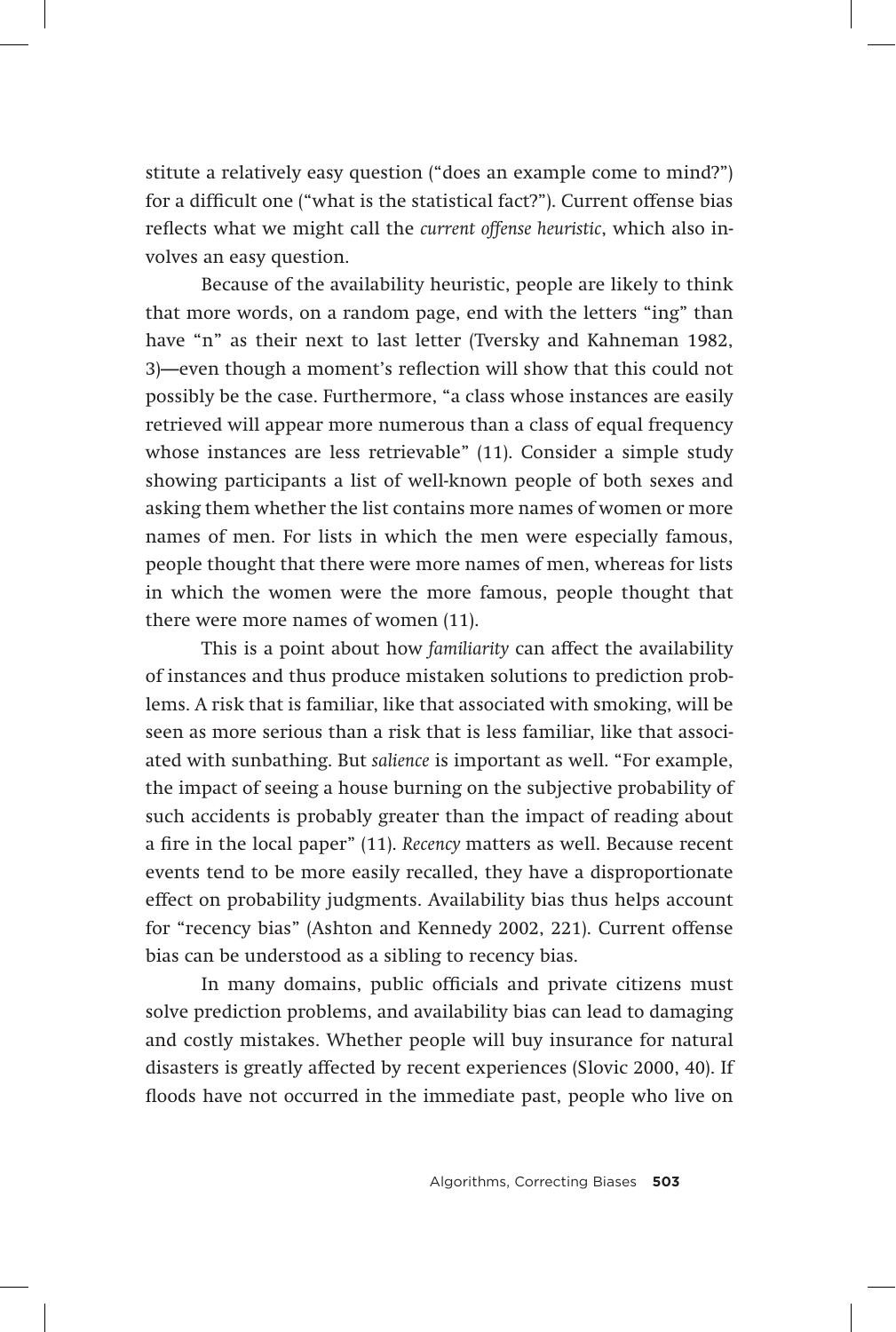flood plains are far less likely to purchase insurance. In the aftermath of an earthquake, insurance for earthquakes rises sharply—but it declines steadily from that point, as vivid memories recede. Note that the use of the availability heuristic, in these contexts, is hardly irrational. Both insurance and precautionary measures can be expensive, and what has happened before seems, much of the time, to be the best available guide to what will happen in the future. The problem is that the availability heuristic can lead to serious errors, stemming from both excessive fear and neglect.

If the goal is to make accurate predictions, use of algorithms can be a great boon for that reason. For both private and public institutions (including governments around the world), it can eliminate the effects of cognitive biases. Suppose that the question is whether to hire a job applicant; or whether a project will be completed within six months; or whether a particular intervention will help a patient who suffers from heart disease. In all these cases, some kind of cognitive bias may well distort human decisions. There is a good chance that availability bias or one of its cousins will play a large role; and unrealistic optimism, embodied in the planning fallacy, may aggravate the problem. Algorithms have extraordinary promise. They can save both money and lives.

#### **DISCRIMINATION**

In the current period, there is a great deal of concern that algorithms discriminate on illegitimate grounds, such as race or sex (Chander 2017, 1023). The concern appears to be growing. The possibility that algorithms would increase or promote discrimination raises an assortment of difficult questions. But the bail research casts new light on them. Above all, it suggests a powerful and simple point: use of algorithms will reveal, with great clarity, the need to make tradeoffs between the value of racial (or other) equality and other important values, such as public safety.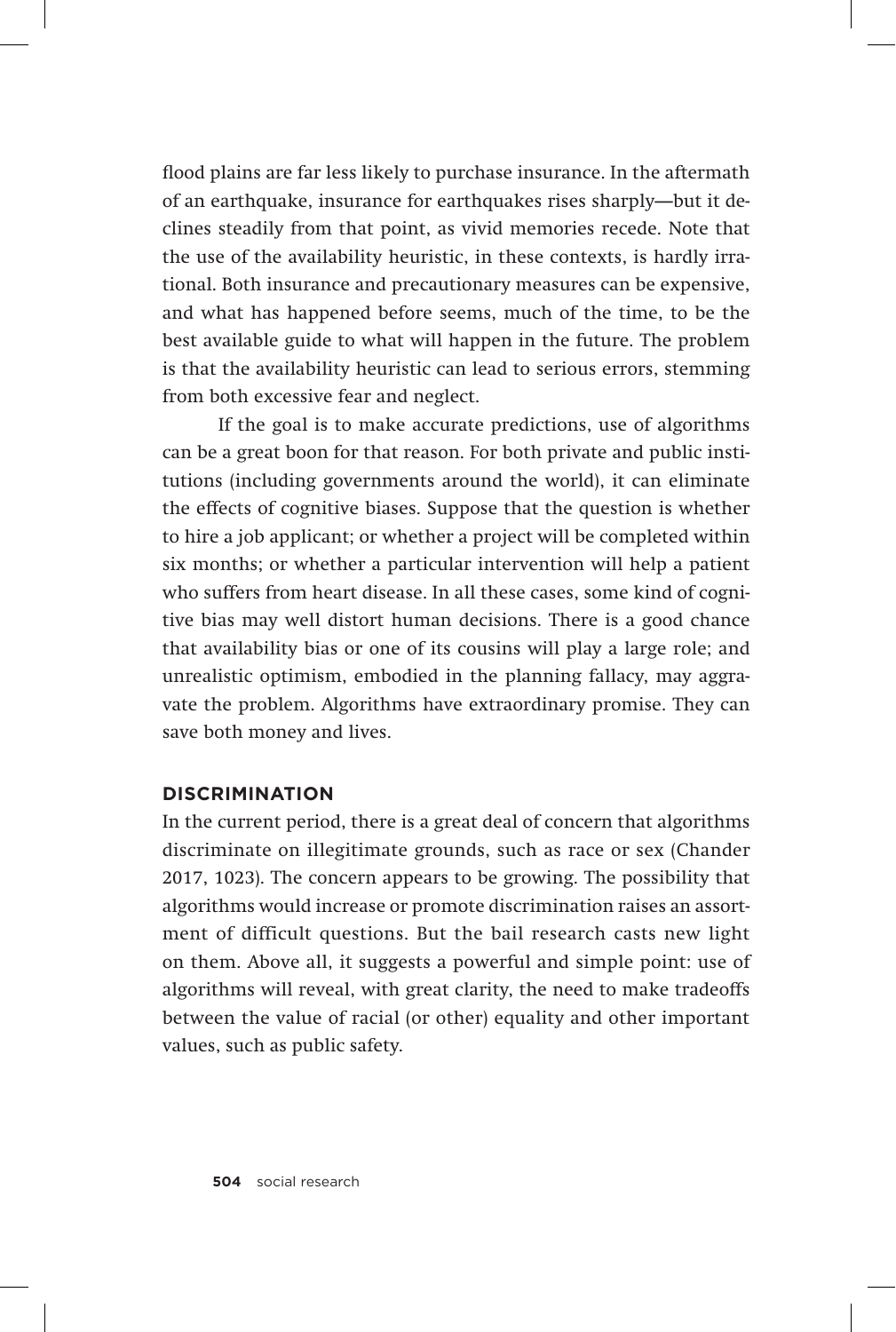#### **A (Very) Little Law**

Discrimination law has long been focused on two different problems. The first is *disparate treatment*; the second is *disparate impact* (Barocas and Selbst 2016, 672). The Constitution and all civil rights laws forbid disparate treatment. The Constitution does not concern itself with disparate impact, but some civil rights statutes do.

1. *Disparate treatment*. The prohibition on disparate treatment reflects a commitment to a kind of neutrality. Public officials are not permitted to favor members of specified groups over others unless there is a sufficiently neutral reason for doing so. Different civil rights laws forbid disparate treatment along a variety of specified grounds, such as race, sex, religion, disability, and age. In extreme cases, the existence of disparate treatment is obvious, because a facially discriminatory practice or rule can be shown to be in place ("no women may apply"). In other cases, no such practice or rule can be identified, and for that reason, violations are more difficult to police. A plaintiff might claim that a facially neutral practice or requirement (such as a written test for employment) was actually adopted in order to favor one group (whites) or to disfavor another (African Americans). To police discrimination, the legal system is required to use what tools it has to discern the motivation of decision makers.

Such violations might arise because of explicit prejudice, sometimes described as "animus." Alternatively, they might arise because of unconscious prejudice, operating outside the awareness of the decision maker; unconscious prejudice is sometimes described as an "implicit bias." An official might discriminate against women not because he intends to do so but because of an automatic preference for men, which he might not acknowledge and might even deplore.

2. *Disparate impact*. The prohibition on disparate impact means, in brief, that if some requirement or practice has a disproportionate adverse effect on members of specified groups (African Americans, women), the manager must show that it is adequately justified. Suppose, for example, that an employer requires members of its sales force to take some kind of written examination, or that the head of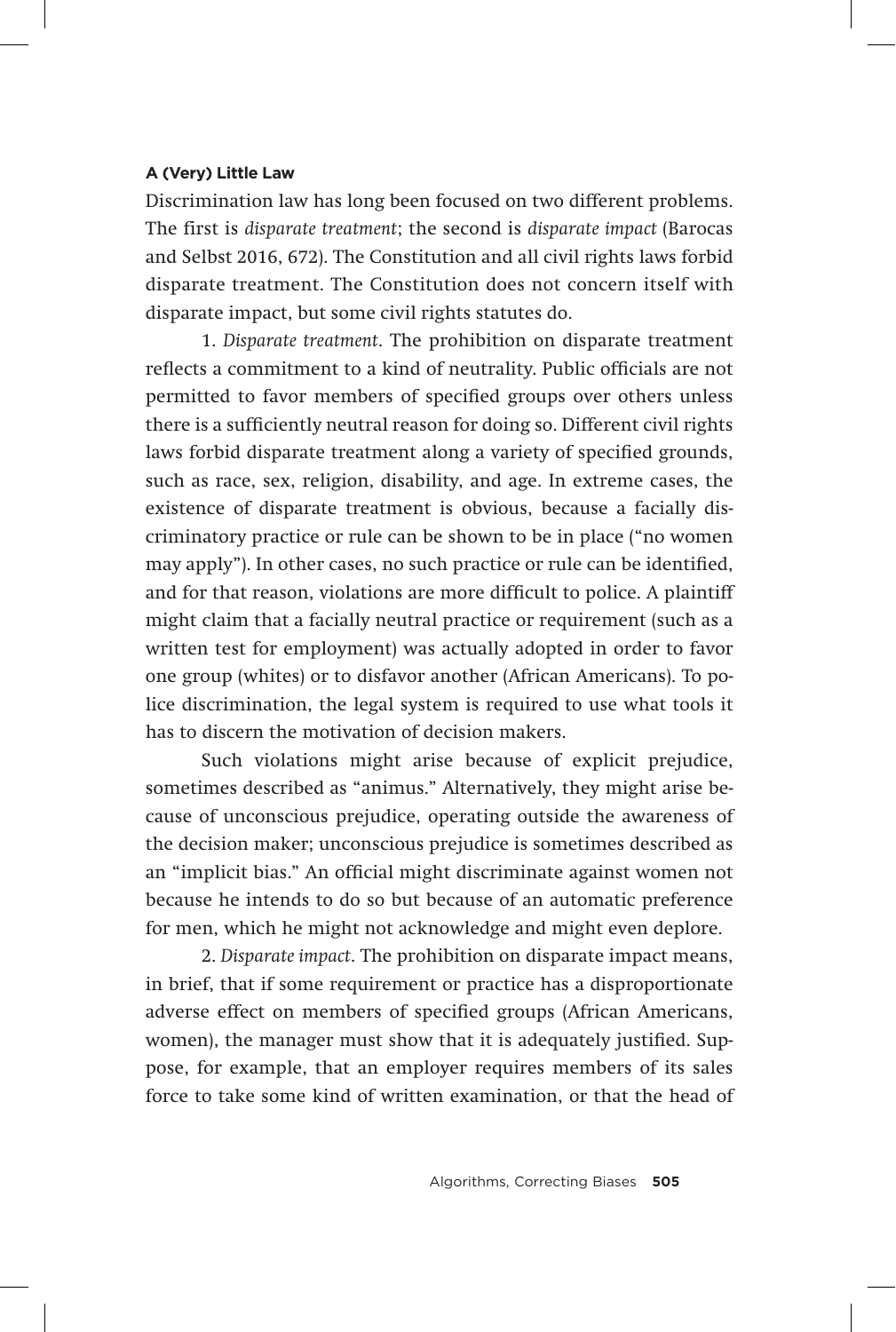a police department institutes a rule requiring new employees to be able to run at a specified speed. If these practices have disproportionate adverse effects on African Americans or women, they would be invalidated unless they could show a strong connection to the actual requirements of the job. In many cases, they must show that the practices are justified by "business necessity."

The theory behind disparate impact remains disputed. On one view, the goal is to ferret out disparate treatment. If, for example, an employer has adopted a practice with disproportionate adverse effects on African Americans, we might suspect that it is intending to produce those adverse effects. The required justification is a way of seeing whether the suspicion is justified. Alternatively, disparate impact might be thought to be disturbing in itself, in the sense that a practice that produces such an impact helps entrench something like a caste system. If so, it would be necessary for those who adopt such practices to demonstrate that they have a good and sufficiently neutral reason for doing so.

#### **Algorithms, Judges, and Bail**

#### *Human judges*

In the context of bail decisions, we would have disparate treatment if it could be shown that judges discriminated against African American defendants, either through a formal practice (counting race as a "minus") or through a demonstrable discriminatory motive (established perhaps with some kind of extrinsic evidence). We would have disparate impact if it could be shown that some factor or rule of decision (taking account, for example, of employment history) had a disproportionate adverse effect on African Americans; the question would be whether that effect could be adequately justified in neutral terms.

For present purposes, let us simply assume that the decisions of human judges, with respect to bail decisions, show neither disparate treatment nor disparate impact. As far as I am aware, there is no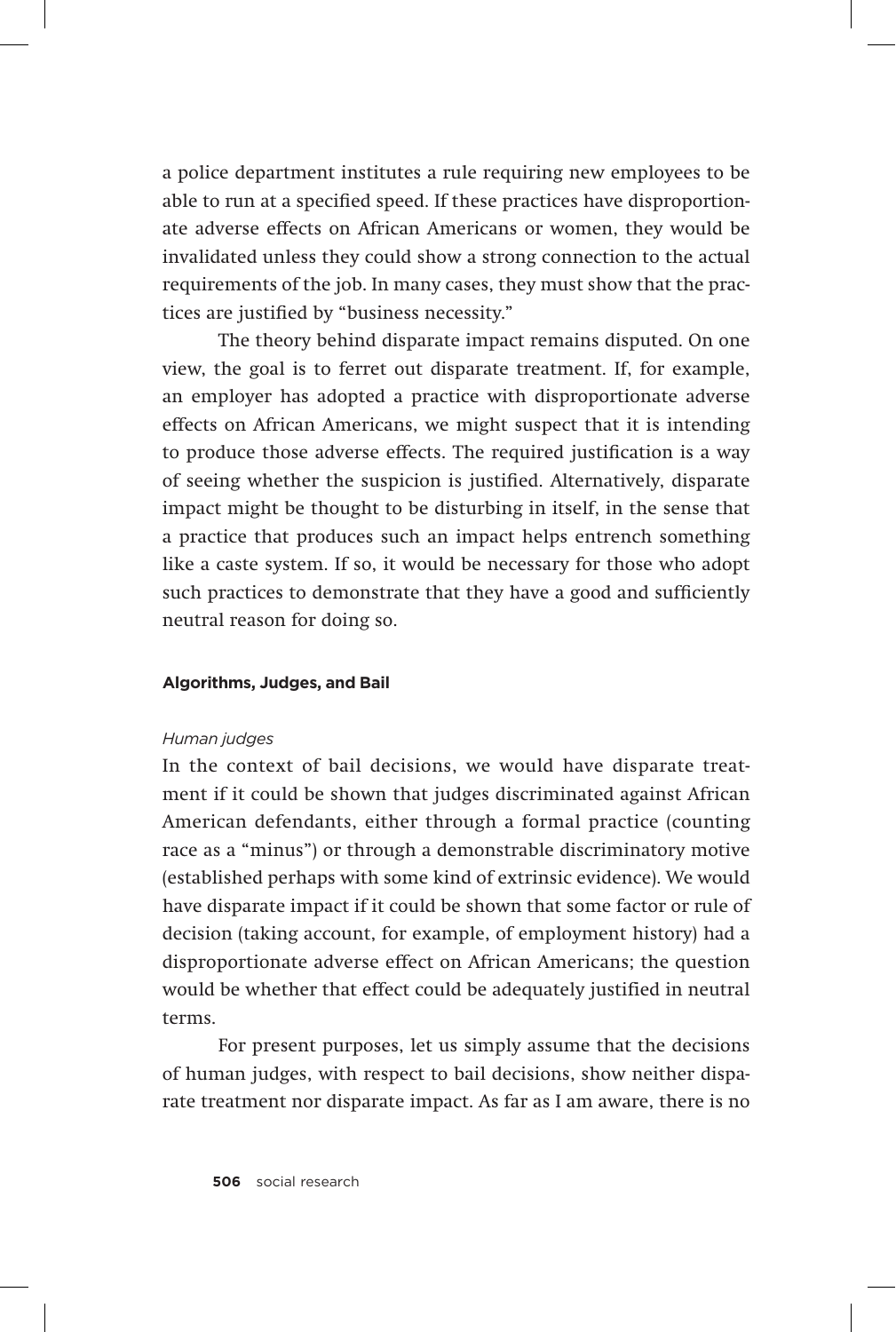proof of either in the relevant data (that is, there is no proof that human judges are discriminating in either respect, as a matter of law). It is nonetheless true that for African Americans and Hispanics, the detention rate is 28.5 percent (Barocas and Selbst 2016, 672). More specifically, African Americans are detained at a rate of 31 percent, and Hispanics are detained at a rate of 25 percent. (The detention rate for whites is between those two figures.) Because the class of criminal defendants is disproportionately African American and Hispanic (whites constitute less than 13 percent), the group of people who are denied bail is disproportionately African American and Hispanic as well.

#### *The algorithm*

Importantly, the algorithm is made blind to race. Whether a defendant is African American or Hispanic is not one of the factors that it considers in assessing flight risk. But with respect to *outcomes*, how does the algorithm compare to human judges?

The answer, of course, depends on what the algorithm is asked to do. If the algorithm is asked to achieve the same *crime rate* as the judges, it could do that by jailing 38.8 percent fewer African Americans and 44.6 percent fewer Hispanics. (It can do that because the pool of defendants is disproportionately nonwhite, and so any effort to cut the detention rate, while maintaining the same crime rate, will have disproportionate benefits for nonwhites.) If the algorithm is directed to match the judges' overall *detention rate*, its numbers, with respect to race, would look quite close to the corresponding numbers for those judges. Its overall detention rate for African Americans or Hispanics is 29 percent, with a 32 percent rate for African Americans and 24 percent for Hispanics. At the same time, the crime rate drops, relative to judges, by a whopping 25 percent.

It would be fair to say that on any view, the algorithm is not a discriminator, at least not when compared with human judges. There is no disparate treatment. It would be difficult to find disparate impact. And in terms of outcomes, it is not worse along the dimension of racial fairness. (Whether the numbers are nonetheless objectionable is a separate question.)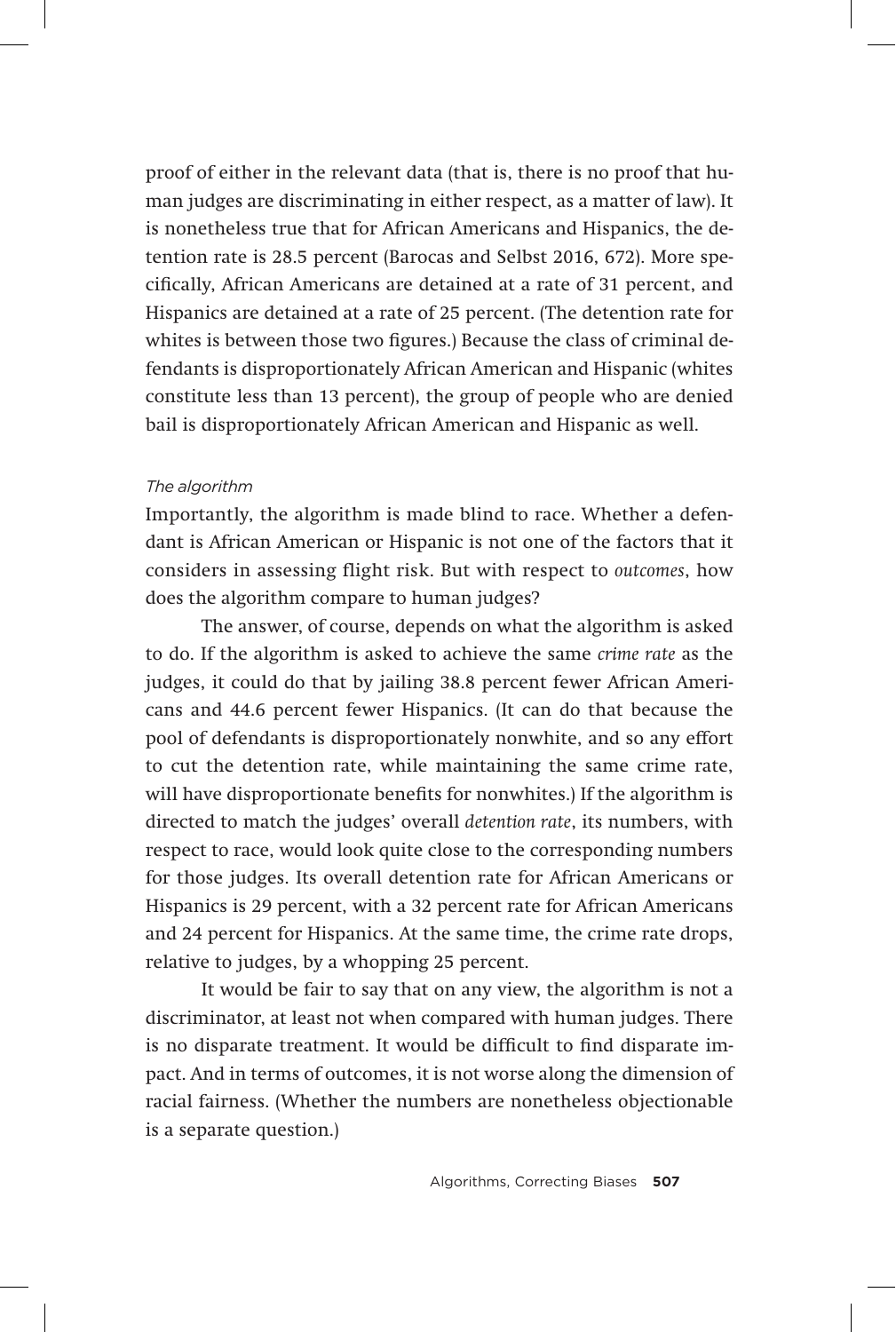Kleinberg et al. show that it is also possible to constrain the algorithm to see what happens if we aim to reduce that 29 percent detention rate for African Americans and Hispanics (Kleinberg et al. 2018). Suppose that the algorithm is constrained so that the detention rate for African Americans and Hispanics has to stay at 28.5 percent. It turns out that the crime reduction is about the same as would be obtained with the 29 percent rate. Moreover, it would be possible to instruct the algorithm in multiple different ways, so as to produce different tradeoffs among social goals. The authors give some illustrations: *maintain the same detention rate but equalize the release rate for all races*. The result is that the algorithm reduces the crime rate by 23 percent—significantly but not massively lower than the 25 percent rate achieved without the instruction to equalize the release rate. And recall that if the algorithm is instructed to produce the same crime rate that judges currently achieve, it would jail many fewer African Americans and Hispanics, because it would detain many fewer people, focusing on the riskiest defendants; many African Americans and Hispanics would benefit from its more accurate judgments.

The most important point here may not involve the particular numbers, but instead the clarity of the tradeoffs. The algorithm would permit any number of choices with respect to the racial composition of the population of defendants denied bail. It would also make explicit the consequences of those choices for the crime rate.

#### **BROADER CONSIDERATIONS**

When it is said that algorithms can correct for biases, what is usually meant is cognitive biases (such as current offense bias). The case of discrimination is more challenging. To be sure, disparate treatment can usually be prevented; algorithms do not have motivations, and they can be designed so as not to draw lines on the basis of race or sex, or to take race or sex into account. The case of disparate impact is trickier. If the goal is accurate predictions, an algorithm might use a factor that is genuinely predictive of what matters (flight risk, educational attainment, job performance)—but that factor might have a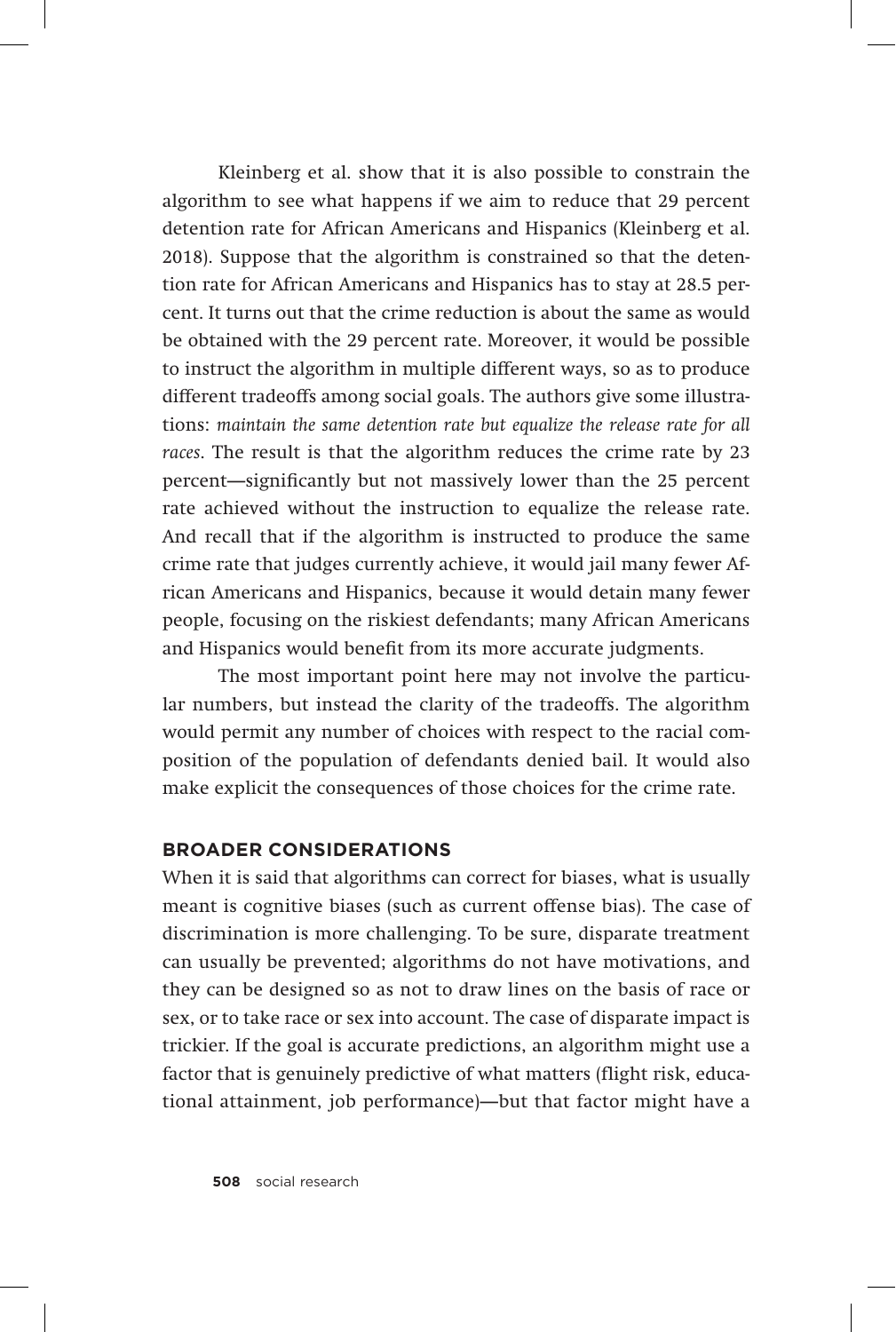disparate impact on African Americans or women. If disparate impact is best understood as an effort to ferret out disparate treatment, it might not be a problem, at least so long as no human being, armed with a discriminatory motive, is behind its use, or behind the factor that is being used. But the "so long as" qualification is important. And if disparate impact is an effort to prevent something like a caste system, it might deserve scrutiny.

Especially difficult problems are presented if an algorithm uses a factor that is in some sense an outgrowth of discrimination. For example, a poor credit rating or a troubling arrest record might be an artifact of discrimination by human beings that occurred before the algorithm was asked to do its predictive work. There is a risk here that algorithms could perpetuate discrimination and extend its reach, by using factors that are genuinely predictive but products of unequal treatment (Kleinberg et al. 2019). This might turn discrimination into a kind of self-fulfilling prophecy.

In terms of existing law, racial balance, as such, is not legally mandated, and efforts to pursue that goal might themselves be struck down on constitutional grounds. Nonetheless, some people are keenly interested in reducing racial and other disparities—for example, in education, in health care, and in the criminal justice system. One of the signal virtues of algorithms is that they present the relevant trade-offs in an unprecedentedly clear light. We might learn that if we pursue racial balance, we would sacrifice other goals, and we might be able to see, with real precision, the magnitude of the gains and the losses. One advantage of the bail study is that it offers a clear illustration. The tradeoffs might well be painful, but in general, it is best to know what they are.

#### **BEYOND INTUITIONS**

The use of algorithms is often motivated by an appreciation of the limitations of human intuition. In the private and public sectors, people are often asked to make predictions under conditions of uncertainty, and their intuitions can lead them astray (Hertwig 2019). It takes a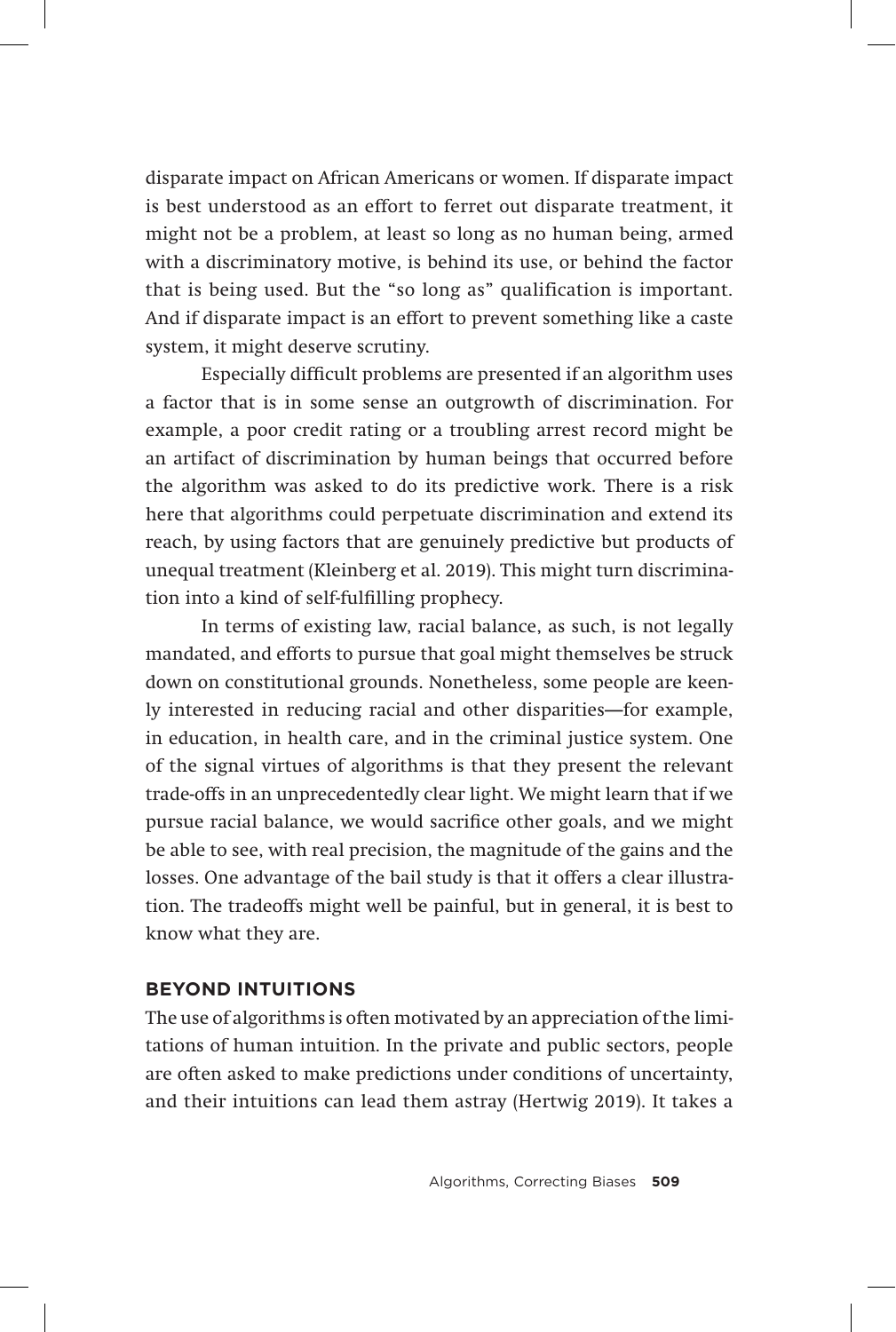great deal of work to provide corrections (Beyth-Marom and Dekel [1980] 2010). It is often believed that experts can develop reliable intuitions, or rely instead on statistical thinking. That is frequently true, at least when they receive prompt feedback. But as current offense bias makes clear, experienced judges (in the literal sense) can do significantly worse than algorithms. Antagonism toward algorithms is often based, I suggest, on fallible intuitions, though the full story would require extended elaboration and many qualifications.

There is no assurance, of course, that algorithms will avoid cognitive biases. They can be built so as to display them. My point is that they can also be built so as to improve on human decisions. This is simply a specification of the old finding that statistical prediction often outperforms clinical prediction.

The problem of discrimination is different and far more complex, and I have only scratched the surface here, with reference to one set of findings. It is important to distinguish between (1) disparate treatment and (2) disparate impact, and it is also important to give separate treatment to (3) efforts to ensure that past discrimination is not used as a basis for further discrimination and (4) efforts to ensure racial or gender balance. For the future, (2) and (3) will present many of the most important issues for the use of algorithms. For (4), a primary advantage of algorithms is unprecedented transparency: they force people to make judgments about tradeoffs among compelling but sometimes incompatible policy goals.

#### **ACKNOWLEDGEMENTS**

I am grateful to Sendhil Mullainathan for many discussions; he deserves credit for anything that is useful here, and no blame for any of my mistakes.

#### **REFERENCES**

Ashton, Robert and Jane Kennedy. 2002. "Eliminating Recency with Self-Review: The Case of Auditors' 'Going Concern' Judgments." *Journal of Behavioral Decision Making* 15 (3): 221–31.